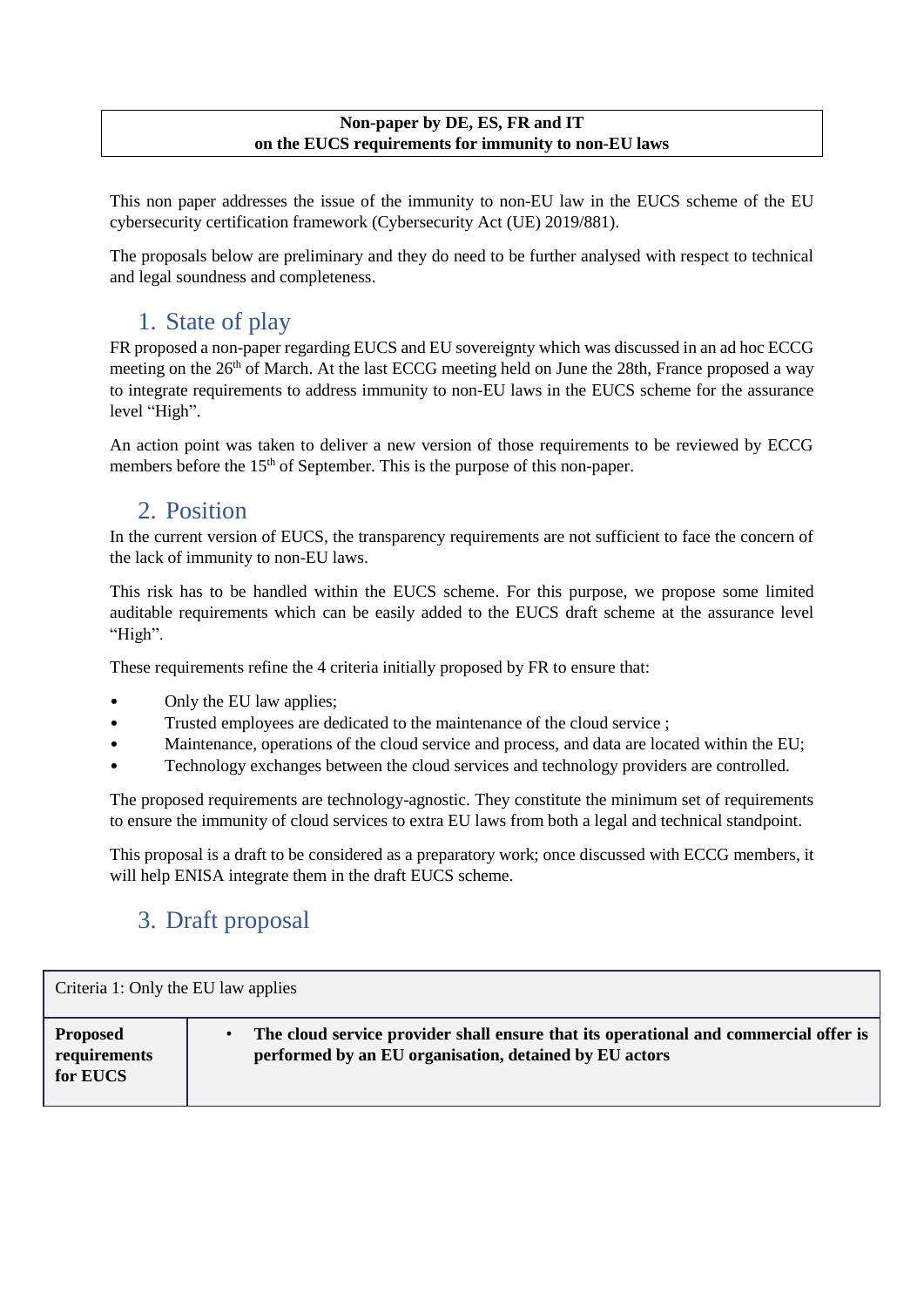| optional sub<br>requirements (to<br>be added to the<br>scheme or to an<br>appendix)             | Possibility to add some requirements on the establishment – within in the $EU$ - of the cloud<br>$\bullet$<br>service provider<br>Possibility to add requirements on the shareholding of the cloud service provider (at least<br>$\bullet$<br>$X\%$ of EU shareholders) (Cf. Note of the European Commission – NOTE FOR THE<br>ATTENTION OF THE STRATEGIC CONFIGURATION OF THE HORIZON EUROPE<br>PROGRAMME COMMITTEE - 19/05/2021)<br>Possibility to add requirements on the licensing of non EU technologies<br>$\bullet$                                                                                                                                                                                                                                                                                                                                                                                                                                                                                                                                                                                                                                                                                    |  |
|-------------------------------------------------------------------------------------------------|---------------------------------------------------------------------------------------------------------------------------------------------------------------------------------------------------------------------------------------------------------------------------------------------------------------------------------------------------------------------------------------------------------------------------------------------------------------------------------------------------------------------------------------------------------------------------------------------------------------------------------------------------------------------------------------------------------------------------------------------------------------------------------------------------------------------------------------------------------------------------------------------------------------------------------------------------------------------------------------------------------------------------------------------------------------------------------------------------------------------------------------------------------------------------------------------------------------|--|
| Criteria 2: Trusted employees are dedicated to the maintenance of the cloud service             |                                                                                                                                                                                                                                                                                                                                                                                                                                                                                                                                                                                                                                                                                                                                                                                                                                                                                                                                                                                                                                                                                                                                                                                                               |  |
| <b>Proposed</b><br>requirements for<br><b>EUCS</b>                                              | C2.1: The service provider must document and implement a procedure compliant with<br>$\bullet$<br>EU laws and regulations in effect in order to ensure trustworthiness of its personnel.<br>These verifications apply to any person involved in the supply of services and must be in<br>line with the sensitivity and the confidentiality of the client data as well as to the risks<br>identified by the cloud service provider.<br>C2.2: During its technical support, if some actions require an access to the client data<br>for the diagnostic or the resolution of an incident, the cloud service provider shall<br>document and implement that:<br>The access to data can be given only after the explicit approval or consent of the<br>$\bullet$<br>client<br>The access to data by employees shall be done according to the requirement C2.1<br>$\bullet$<br>If the personal does not fulfill the requirement $C2.1$ , it shall be supervised by a<br>personnel compliant to C2.1<br>All actions requiring an access to data shall be managed as administration<br>$\bullet$<br>actions and shall be logged in the same way<br>The access to data is removed at the end of the action<br>$\bullet$ |  |
| optional sub<br>requirements (to<br>be added to the<br>scheme or to an<br>appendix)             | Possibility to integrate different categories of employees depending on their access rights<br>$\bullet$<br>$(e, g)$ for the most sensitive population, requirements on the background check or screening)                                                                                                                                                                                                                                                                                                                                                                                                                                                                                                                                                                                                                                                                                                                                                                                                                                                                                                                                                                                                    |  |
| Criteria 3: Maintenance, operations of the cloud service and process data are located in the EU |                                                                                                                                                                                                                                                                                                                                                                                                                                                                                                                                                                                                                                                                                                                                                                                                                                                                                                                                                                                                                                                                                                                                                                                                               |  |
| <b>Proposed</b><br>requirements for<br><b>EUCS</b>                                              | C3.1: The service provider must document and forward to the client the location of the<br>$\bullet$<br>storage and of the processing of all the data (client and technical data).<br>C3.2: The service provider must store and process the client data within the European<br>$\bullet$<br>Union at any time.<br>C3.3: The service provider shall store and process technical data (identity of users and<br>$\bullet$<br>administrators of the infrastructure, logs of the infrastructure, ) within the European<br>Union.                                                                                                                                                                                                                                                                                                                                                                                                                                                                                                                                                                                                                                                                                   |  |